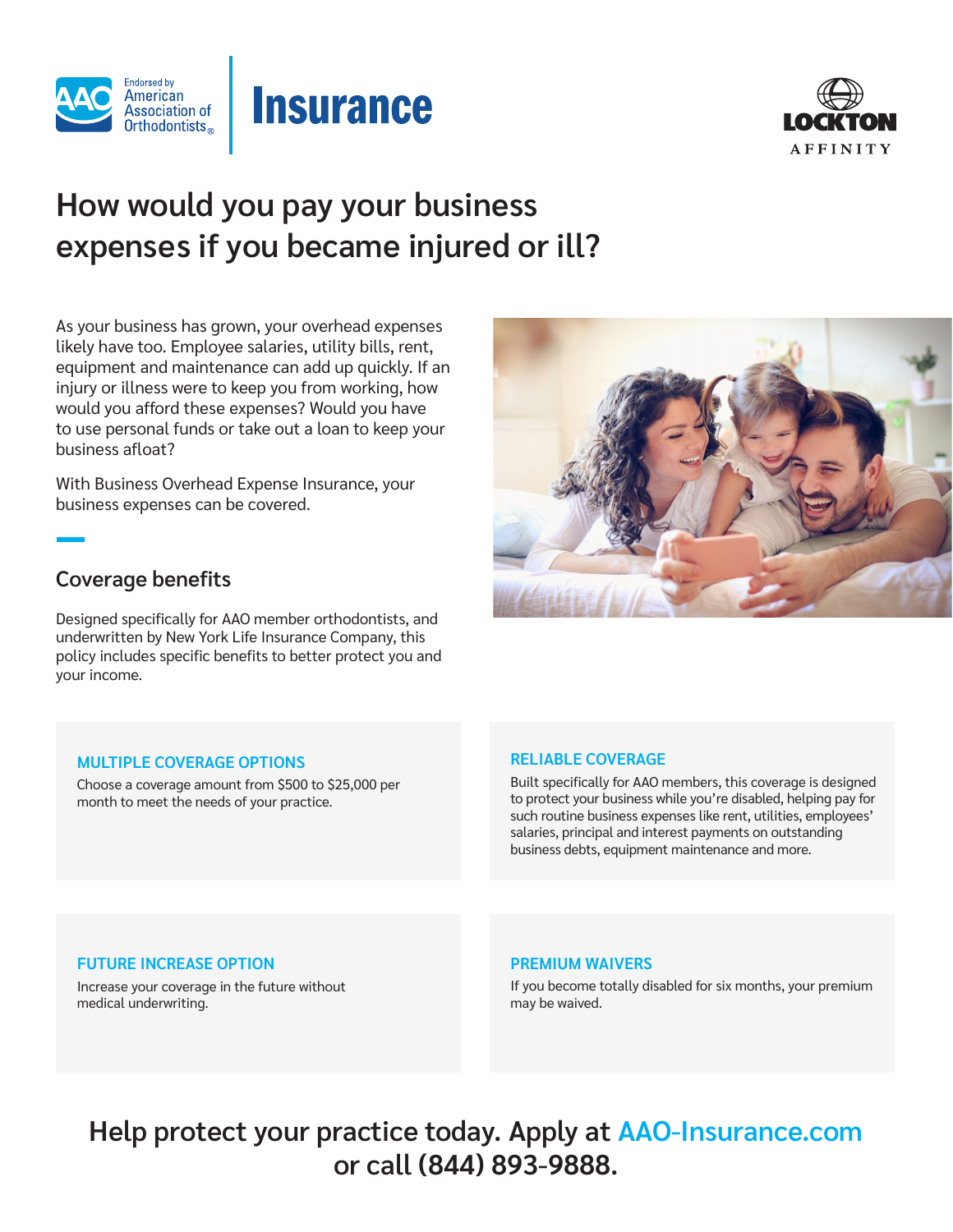# Frequently asked questions



## **What does Business Overhead Expense Insurance cover?**

This policy covers employees' salaries and payroll taxes, rent, equipment maintenance, payments on outstanding business debts, utilities, insurance premiums, accounting fees, professional membership dues and more.

If you are incorporated, a partner, or a joint tenant, covered overhead expenses only include your share.

This policy does not cover: salaries, fees, income taxes, drawing accounts, profits, or other remuneration to you or a partner, salaries of employees hired after your disability began, the salaries of or fees paid to other individuals in the same occupation as you, cost of goods, merchandise, or office equipment depreciation, any expense for which you were not liable prior to your disability, or which is not normally reimbursable under any business expense policy.

### **What coverage level should I consider?**

You can select the coverage level you feel most comfortable with, however, the monthly benefit paid cannot exceed the lesser of: your practice's average monthly expenses incurred in the six-month period before your disability; the actual expenses incurred for each month you are disabled, and; the monthly benefit amount in force.

## **What is the future increase option?**

If you are under 50, you can increase your monthly benefit amount by \$200, with no medical underwriting. This benefit allows you to increase your monthly benefits as your earnings grow.

## **What is the waiting period?**

The waiting period is the number of consecutive days you must be totally disabled before benefits can begin. For this coverage, the waiting period is 30 days.'

## **What is the benefit period?**

The Benefit Period is the duration of how long monthly benefits will be paid after you have satisfied your waiting period. The benefit period for this policy is 24 months.

The AAO-Endorsed Insurance Program is administered by Lockton Affinity, LLC d/b/a Lockton Affinity Insurance Brokers LLC, Affinity Administrator Services, LLC in California Insurance License Number 0795478, and in Arkansas Insurance License Number 100108685. Coverage may not be available in all states and is subject to actual policy terms and conditions. Policy benefits are the sole obligation of the issuing insurance company. American Association of Orthodontists (AAO) will receive a royalty fee for the licensing of its name and trademarks as part of the insurance program offered to the extent permitted by applicable law.

Lockton Affinity, LLC | PO Box 410679 | Kansas City, MO 64141 | (844) 893-9888 | Info@AAO-Insurance.com

Underwritten by New York Life Insurance Company, 51 Madison Avenue, New York, NY 10010 under Group Policy No. G-14242-4 on Policy Form GMR-FACE/G-14242-4.

New York Life Insurance Company is licensed/authorized to transact business in all of the 50 United States, the District of Columbia, Puerto Rico and Canada. However, not all group plans it underwrites are available in all jurisdictions. Please check the Plan detail sections for current availability. New York Life Insurance Company's state of domicile is New York, and NAIC ID is #66915. AAO incurs certain administrative expenses in connection with this sponsored program. To provide and maintain this valuable membership benefit, it is reimbursed for such expenses.